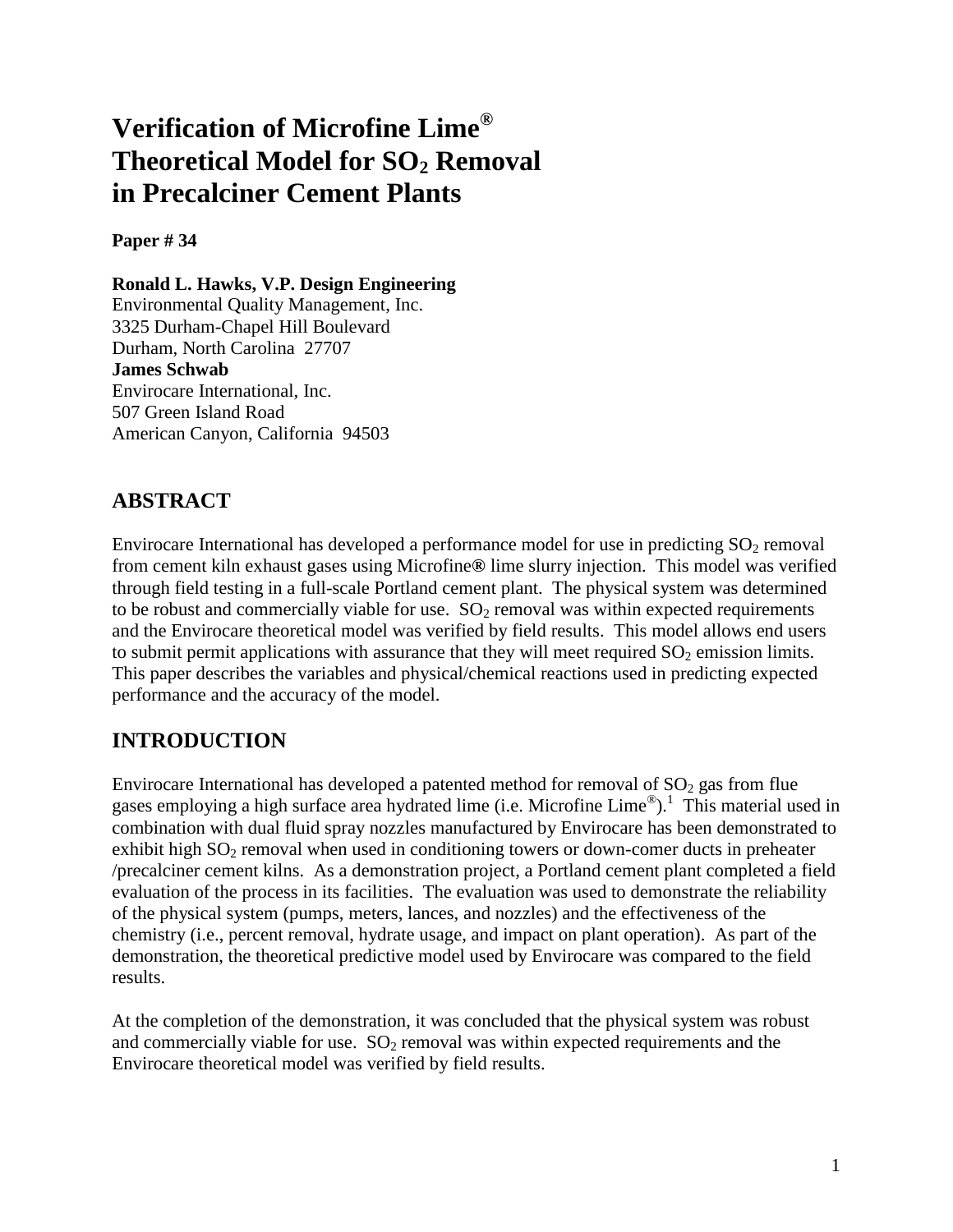#### **PROCESS OVERVIEW**

The cement process involves the heating, calcining, and burning of cement rock to produce clinker. In this process sulfur in fuels and kiln feed (pyrites) is oxidized to  $SO<sub>2</sub>$  and is removed with combustion gases. These gases are cooled in a conditioning tower (CT) using water sprays and then passed through a fabric filter. In the process test, addition gases by-pass the CT and are used in coal grinding and are then combined at the kiln stack (Figure 1). Gases are also removed at the kiln exit (i.e., bypass system), cleaned in an ESP, and combined with the main CT gases at the stack. This project involved removal of  $SO<sub>2</sub>$  in the main CT using injection of Microfine Lime® .



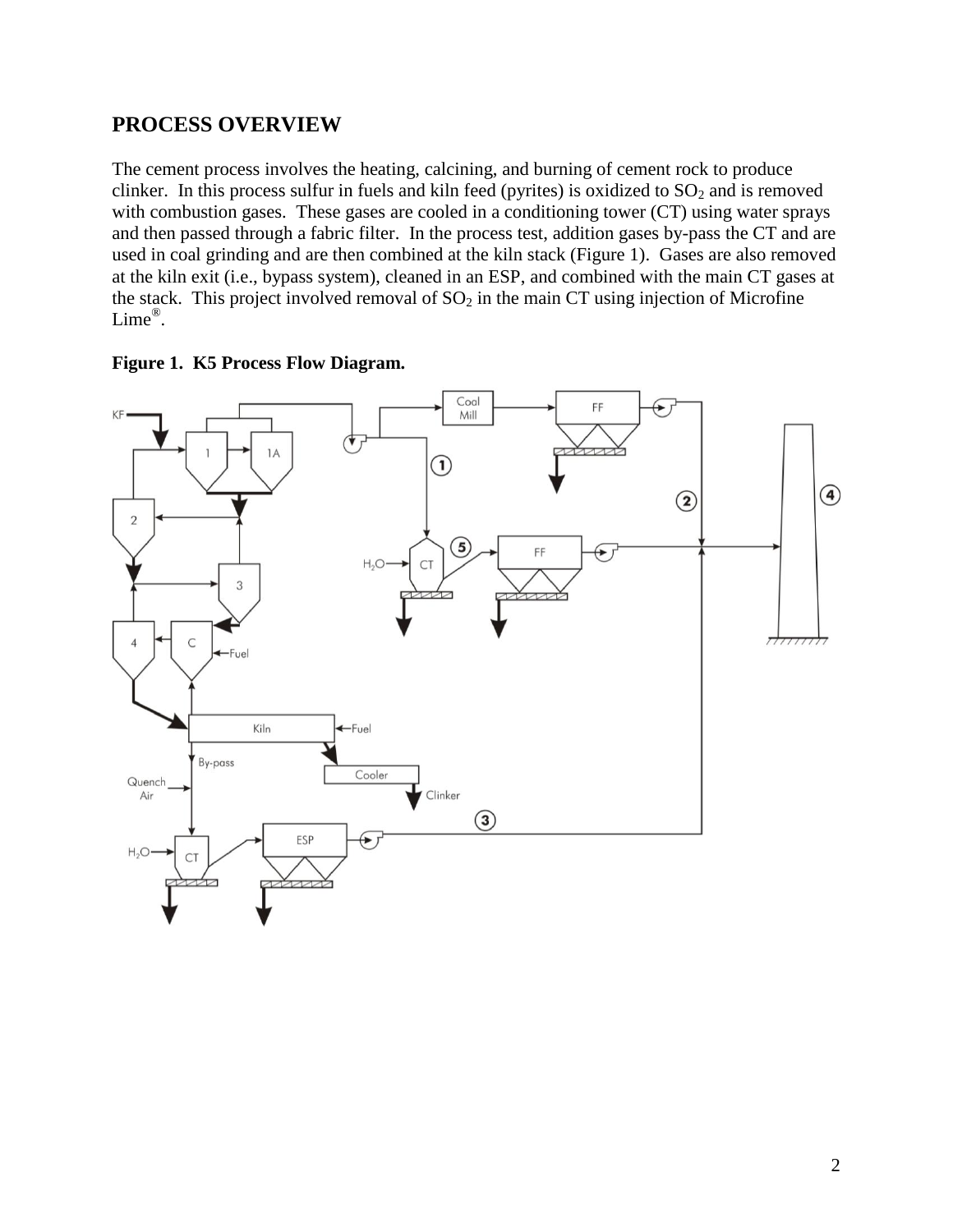#### **Test Procedure**

Environmental Quality Management, Inc. (EQ) used measurements of flue gas sulfur dioxide at the main CT inlet, coal mill exit, by-pass exit, and main stack to determine the removal of  $SO_2$  in the main CT.

In order to complete an  $SO_2$  mass balance,  $SO_2$  concentration, percent  $O_2$ , temperature, and gas flow volume were measured at Points 2, 3, and 4. In addition, percent oxygen and  $SO_2$ concentration were measured at Point 1. Due to high dust loading, gas flow could not be accurately measured at Point 1. The flow at Point 1 was calculated by subtraction of mass flows at Points 2 and 3 from that at Point 4 with correction for false air (leakage) and the water injected in each CT. As a result, the  $SO<sub>2</sub>$  mass rate at the main CT inlet could be calculated.

In addition, a full mass balance was completed using kiln fuel rates, kiln feed rates, added moisture, and combustion air (forced and false) to verify mass flow at each point. The full mass balance (Table 1) agreed reasonably with the short method. Table 1 presents the  $SO_2$  balance completed for the kiln baseline period prior to the injection of lime. This verified that no removal of  $SO<sub>2</sub>$  was occurring across the main fabric filter at the measured gas stream temperature and moistures.

| <b>Preheater Exit</b>             |                         |                                               |  |
|-----------------------------------|-------------------------|-----------------------------------------------|--|
| Gas Volume                        | Calculated              | $150,470$ Nm <sup>3</sup> /hr                 |  |
| Temperature                       | Calculated              | $360^{\circ}$ C                               |  |
| O <sub>2</sub>                    | Measured                | 2.92%                                         |  |
| H <sub>2</sub> O                  | Calculated              | 5.58%                                         |  |
| SO <sub>2</sub>                   | Calculated              | $211$ ppm (wet)                               |  |
| SO <sub>2</sub>                   | Calculated              | 90.85 kg/hr                                   |  |
|                                   | <b>Coal Mill System</b> |                                               |  |
| <b>Preheater Gases</b>            | Calculated              | 25,271/Nm <sup>3</sup> /hr                    |  |
| Temperature                       | Measured                | 360°C                                         |  |
| O <sub>2</sub>                    | Measured                | 2.92%                                         |  |
| $H_2O$                            | Calculated              | 5.58%                                         |  |
| Quench Air                        | Calculated              | $37,090 \overline{\mathrm{Nm}^3/\mathrm{hr}}$ |  |
| Temperature                       | Measured                | $21.1^{\circ}$ C                              |  |
| <b>Water Evaporated From Coal</b> | Calculated              | 1,289 kg/hr                                   |  |
| False Air                         | Calculated              | $4,166$ Nm <sup>3</sup> /hr                   |  |
| Mill Outlet Volume                | Measured                | $68,131$ Nm <sup>3</sup> /hr                  |  |
| Temperature                       | Measured                | 81.3°C                                        |  |
| O <sub>2</sub>                    | Measured                | 6.66%                                         |  |
| $H_2O$                            | Calculated              | 13.2%                                         |  |
| $SO2$ (Point 2)                   | Measured                | $13.2$ ppm (wet)                              |  |
| $SO2$ (Point 2)                   | Calculated              | 15.26 kg/hr                                   |  |

**Table 1. Example of Kiln Mass Balance for Baseline Condition Prior to Lime Injection.**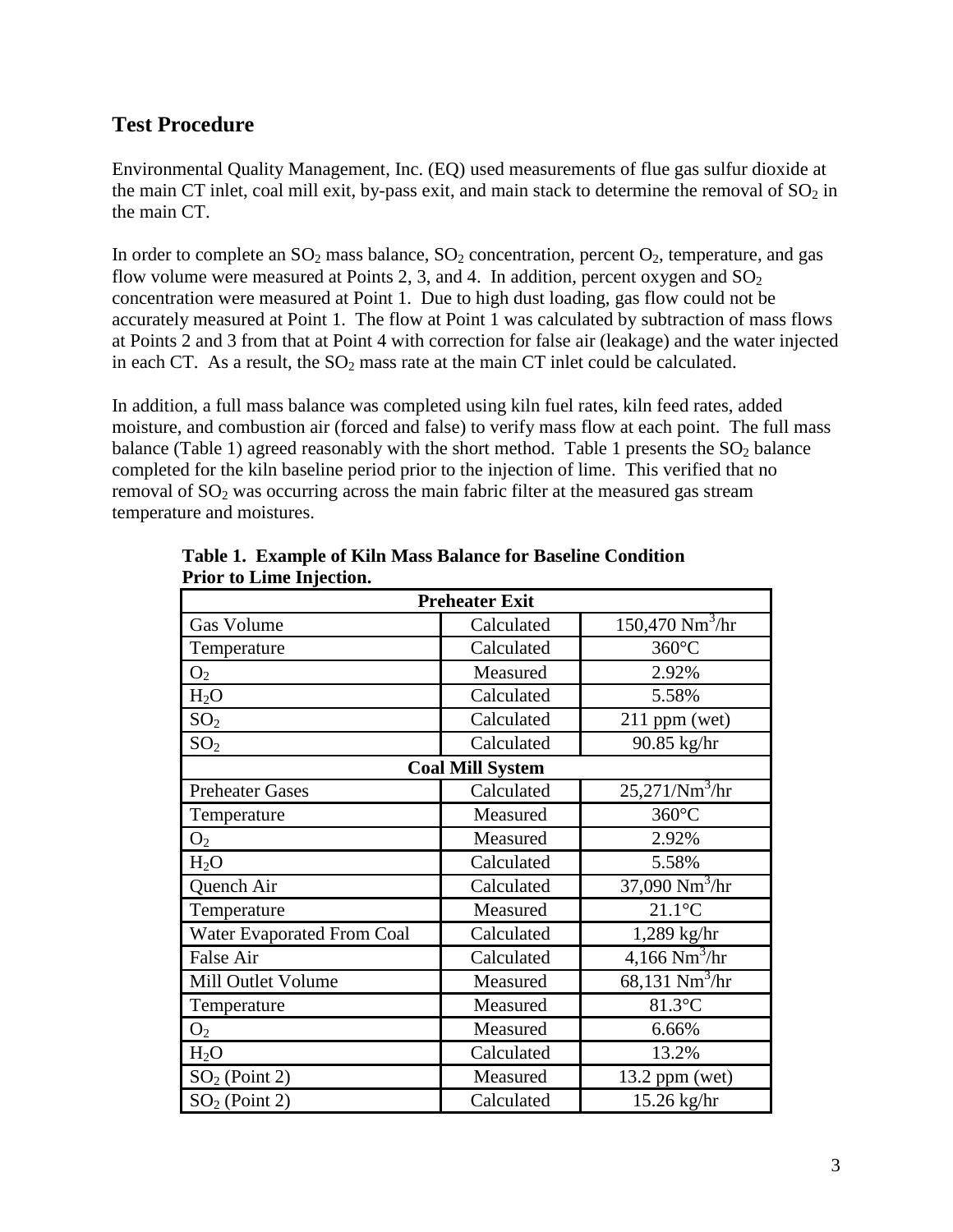| Table 1 (continued).                               |                                          |                                                |  |  |
|----------------------------------------------------|------------------------------------------|------------------------------------------------|--|--|
|                                                    | <b>Main Stack</b>                        |                                                |  |  |
| 357,220 $Nm^3/hr$<br><b>Gas Volume</b><br>Measured |                                          |                                                |  |  |
| Temperature                                        | Measured                                 | $1.79^{\circ}$ C                               |  |  |
| O <sub>2</sub>                                     | Measured                                 | 11.61 %                                        |  |  |
| H <sub>2</sub> O                                   | Calculated                               | 11.6%                                          |  |  |
| $SO2$ (Point 4)                                    | Measured                                 | 90.91 ppm (wet)                                |  |  |
| $SO2$ (Point 4)                                    | Calculated<br>$92.8$ kg/hr               |                                                |  |  |
|                                                    | <b>CT Inlet System</b>                   |                                                |  |  |
| Flue Gas Volume (CT inlet)                         | Calculated                               | $125,198 \overline{\mathrm{Nm}^3/\mathrm{hr}}$ |  |  |
| Temperature                                        | Measured                                 | $360^{\circ}$ C                                |  |  |
| $H_2O$                                             | Calculated                               | 5.58%                                          |  |  |
| O <sub>2</sub>                                     | Measured                                 | 2.92%                                          |  |  |
| $SO2$ (Point 1)                                    | Measured                                 | $215$ ppm (wet)                                |  |  |
| $SO2$ (Point 1)                                    | Calculated                               | 83.8 kg/hr                                     |  |  |
| <b>Water Rate</b>                                  | Measured                                 | 318 l/min.                                     |  |  |
| Flue Gas Volume (CT Outlet)                        | Calculated                               | $161,776$ Nm <sup>3</sup> /hr                  |  |  |
| Temperature                                        | Measured                                 | $160^{\circ}$ C                                |  |  |
| $H_2O$                                             | Calculated                               | 17.7 %                                         |  |  |
| $O2$ (wet)                                         | Measured                                 | 5.05%                                          |  |  |
| $SO2$ (Point 5)                                    | Calculated                               | $151.2$ ppm (wet)                              |  |  |
| $SO2$ (Point 5)                                    | Calculated                               | 75.59 kg/hr                                    |  |  |
|                                                    | <b>By-Pass System</b>                    |                                                |  |  |
| Flue Gases (Kiln)                                  | Calculated                               | $3,557$ Nm <sup>3</sup> /hr                    |  |  |
| <b>By-Pass</b>                                     | Calculated                               | 5.2% Volume                                    |  |  |
| Temperature                                        | Measured                                 | $1,110^{\circ}$ C                              |  |  |
| Quench Air                                         | Calculated                               | 11,302 $Nm^3/hr$                               |  |  |
| Temperature                                        | Measured                                 | $21.1$ °C                                      |  |  |
| Flue Gases Quenched                                | Calculated                               | $14,860$ NM $^{3}/\text{hr}$                   |  |  |
| Temperature                                        | Measured                                 | 439.8°C                                        |  |  |
| <b>Water Rate</b>                                  | Measured                                 | 53.99 l/min.                                   |  |  |
| Flue Gas (ESP Exit)                                | $18,887$ Nm <sup>3</sup> /hr<br>Measured |                                                |  |  |
| Temperature                                        | Measured<br>$164.5$ °C                   |                                                |  |  |
| H <sub>2</sub> O                                   | Calculated                               | 23.2%                                          |  |  |
| $O2$ (wet)                                         | Measured                                 | 14.05%                                         |  |  |
| $SO2$ (Point 3)                                    | Measured                                 | 36.66 ppm (wet)                                |  |  |
| $SO2$ (Point 3)                                    | Calculated                               | $1.98$ kg/hr                                   |  |  |

Microfine Lime® was introduced through dual flood nozzles under three conditions:

- 1 Three nozzles at 1.53 Ca/S molar ratio.
- 2 Six nozzles at 1.58 Ca/S molar ratio.
- 3 Nine nozzles at 1.57 Ca/S molar ratio.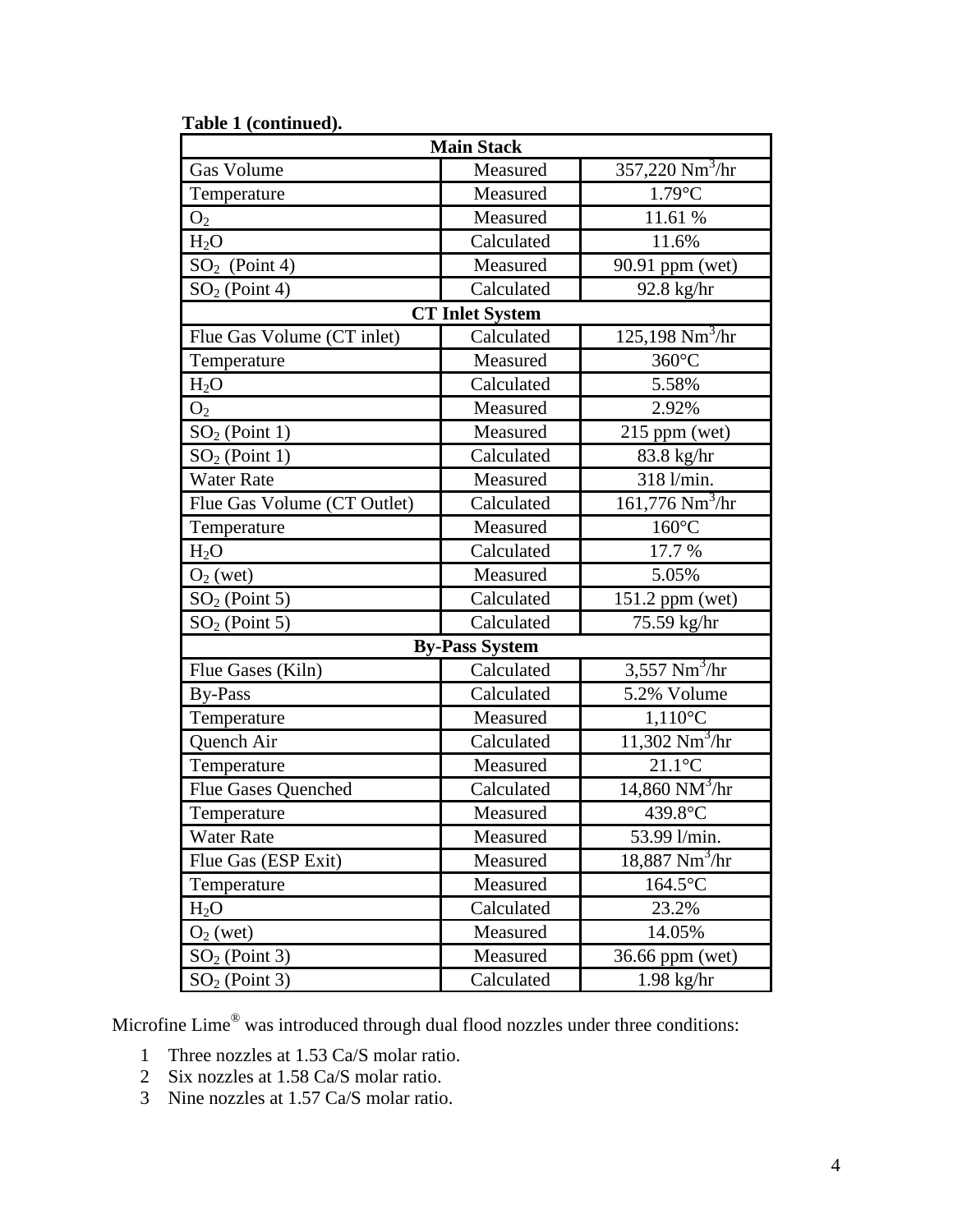The injection of hydrate was completed in three steps for a period of 90 minutes at each condition, after which the injection of hydrate was stopped allowing the post-test confirmation of the pre-test baseline  $SO<sub>2</sub>$  emission rate.

# **ECI Predictive Model**

The Envirocare  $SO_2$  removal model is based on the physical/chemical reaction occurring as a water droplet, containing a hydrated lime solids suspension, evaporates in a flue gas stream which contains sulfur dioxide gas. As applied in the main CT, the solution is introduced through dual fluid nozzles (i.e., air/water)<sup>2</sup> to produce a mono-dispersed water droplet between 120 and 150 µm in diameter (Figure 2). The droplet size is specifically defined by the nozzle design and air/water pressures. A mono-dispersed droplet is necessary to accurately control evaporation time. A skewed droplet distribution produces larger diameter droplets which can cause a wet bottom in the evaporation tower.

#### **Figure 2. ECI Nozzle Design.**



Hydrated lime is suspended in the water droplet, producing a dissolved solution which reacts with  $SO_2$  adsorbed at the droplet surface. As the soluble hydrate is consumed, the solution is refreshed by the hydrate suspension. The surface area of the hydrate solids determines the refresh rate and controls the  $SO_2$  removal rate in the CT. Microfine Lime<sup>®</sup> is a lime product specifically manufactured to achieve maximum  $SO<sub>2</sub>$  adsorption (Figure 3).

The difference between normal spray drier systems during  $SO<sub>2</sub>$  removal processes and that used by Envirocare is that this process is designed to remove  $SO_2$  in the droplet evaporation phase and does not depend on  $SO_2$  removal in the particulate dust layer in downstream fabric filters.<sup>3</sup> For this reason, the final gas temperature does not require a close approach to the moisture dewpoint for high  $SO_2$  removal. It therefore can be applied in CT and/or duct locations without fouling or leaving a build-up on walls.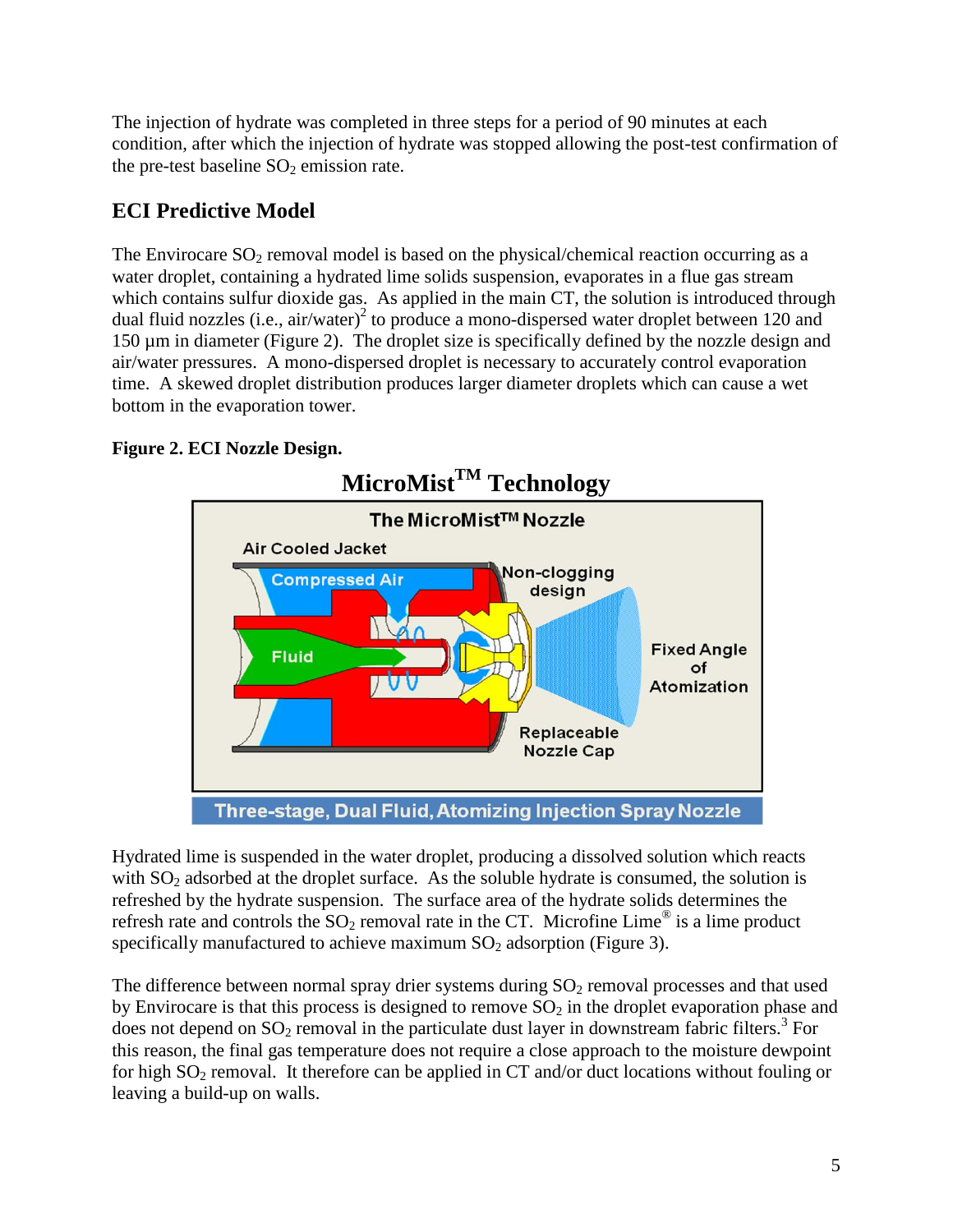**Figure 3. Expected SO<sup>2</sup> Removal as a Function of Lime Particle Size.**



#### **System Design**

The main CT was retrofitted with nine spray lances, a valve rack, and a lime slurry pump to allow injection of lime slurry at predetermined injection rates with the ability to control the air/water rate and pressure at the lance (Figure 4). This allowed the water rate (l/m), lime rate (l/min), and air pressure to be adjusted. As a result, the droplet size, CT bottom temperature, and  $SO<sub>2</sub>$  removal could be controlled during the test. Lime from the slurry pump is combined at the spray lance nozzle at the point of injection (Figure 5).

The nozzle pressure and sizing was specified to produce a non-overlapping spray pattern with all nine sprays in use and complete evaporation in 2 seconds residence time (Figures 6 and 7).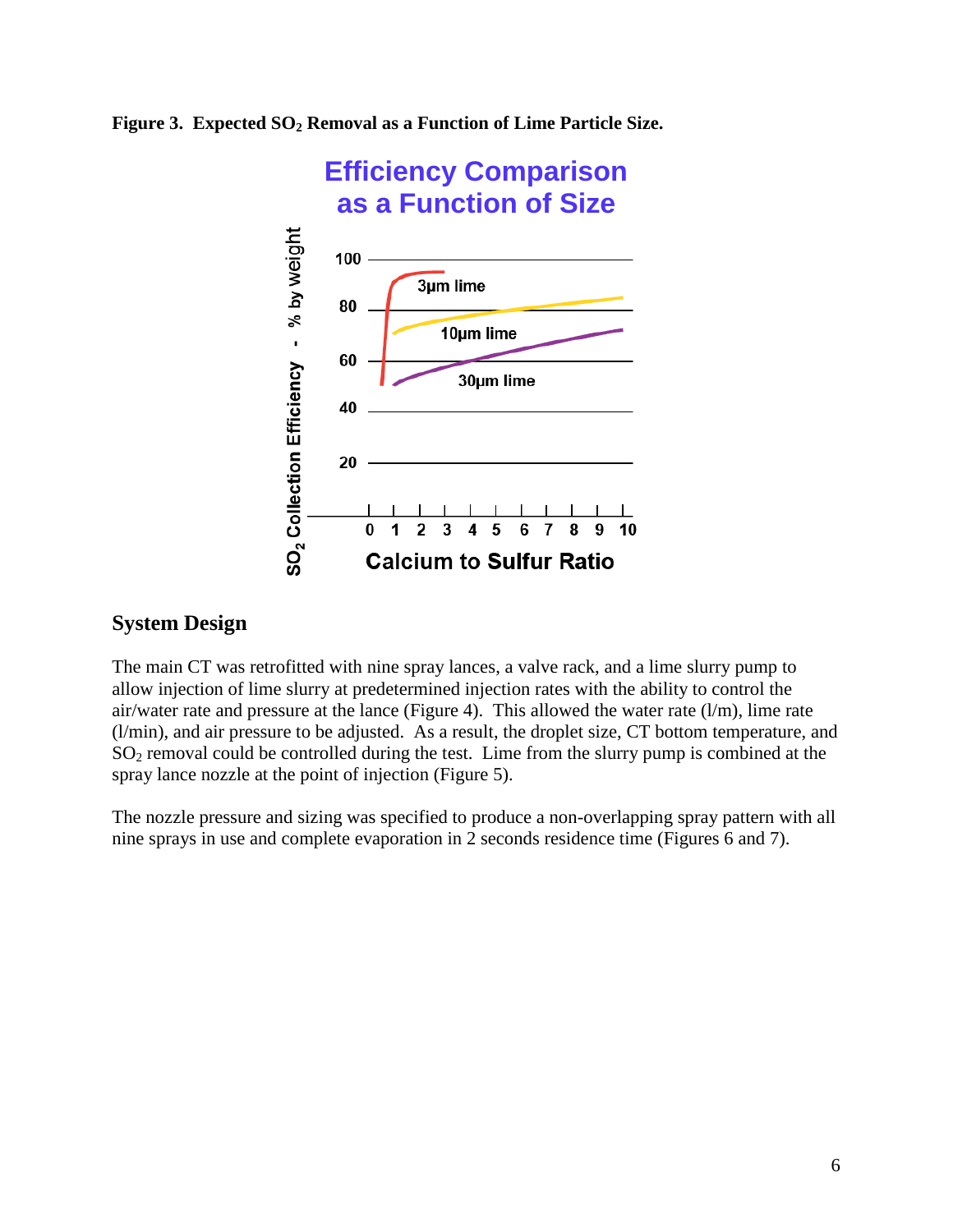**Figure 4. General Arrangement of Air/Water Control System for the CT Lances.**



**Figure 5. Lance Assembly With Lime Slurry Injection Port.**

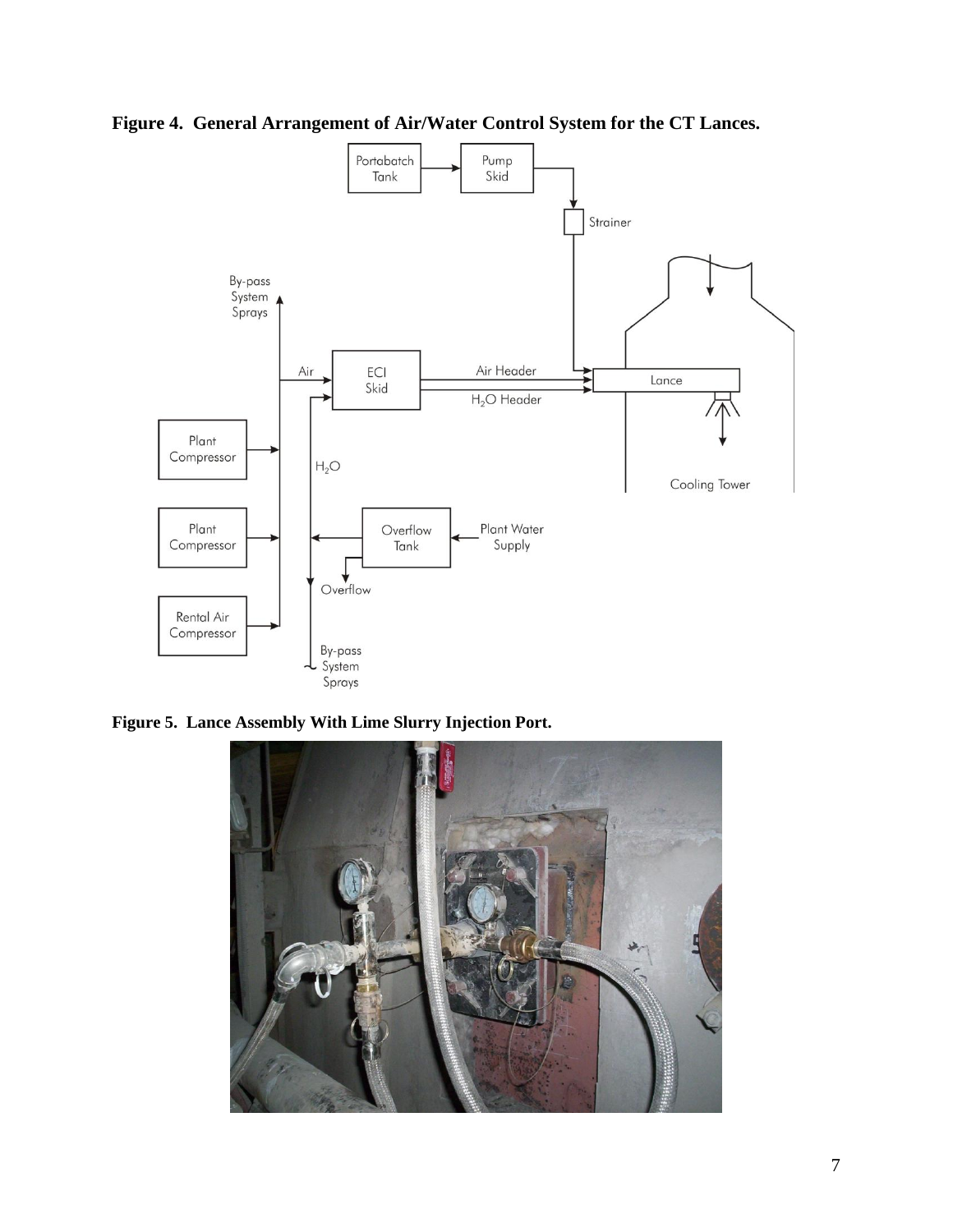

**Figure 6. Elevation View of CT.**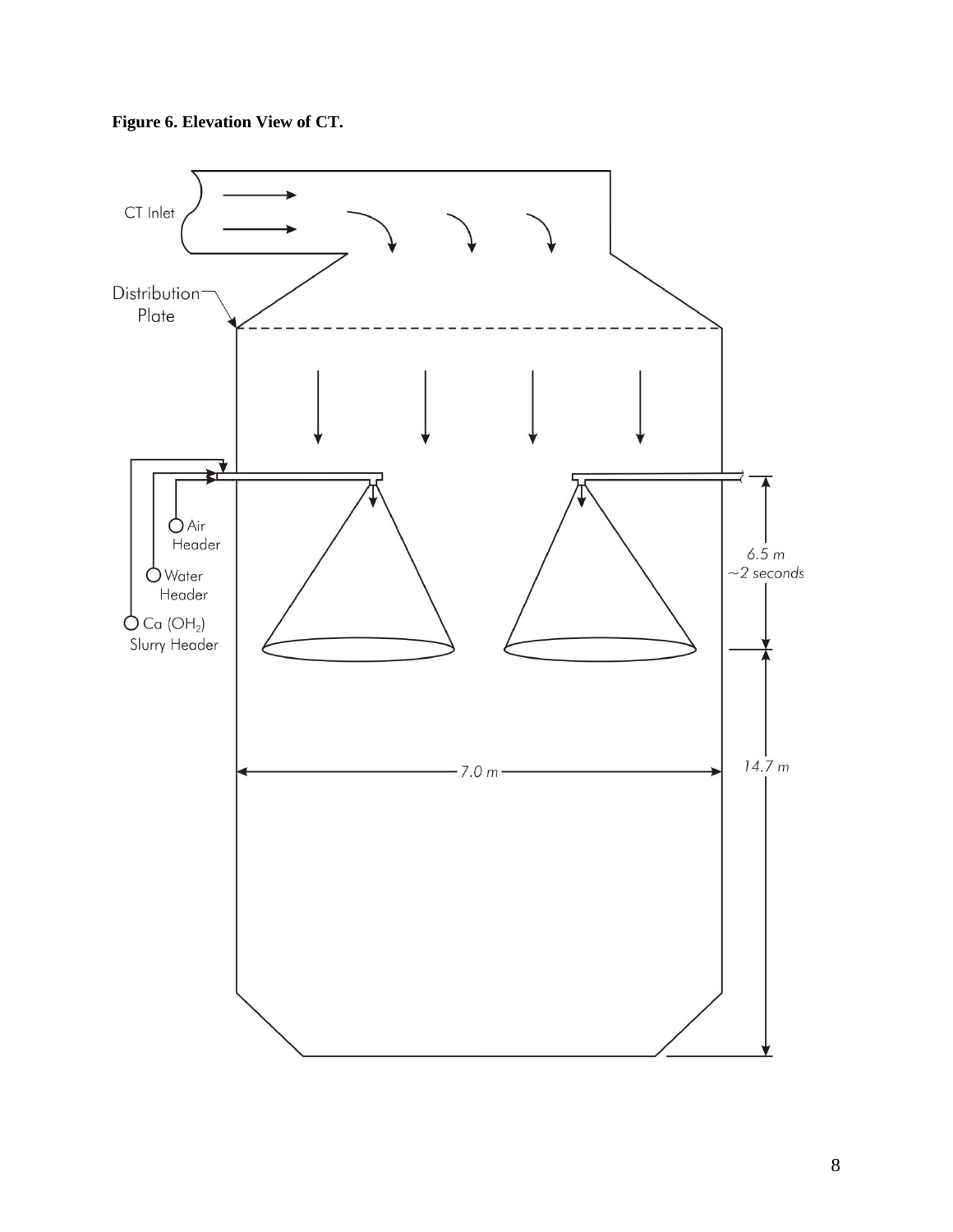**Figure 7. Plan View of CT Spray Pattern.**



# **Model Input Parameters**

The following variables are used to estimate  $SO_2$  removal in the CT and ducts employing Microfine Lime<sup>®</sup> lime as a reagent:

| <b>Item</b>                    | Unit               |
|--------------------------------|--------------------|
| hydrate diameter               | μm                 |
| hydrate surface area           | $\overline{m^2/g}$ |
| Ca/S ratio (molar)             |                    |
| slurry concentration (droplet) | $%$ wt             |
| $SO2$ inlet concentration      | ppm (wet)          |
| dust diameter                  | μm                 |
| dust mass rate                 | g/sec              |
| gas mass rate                  | kg/sec             |
| gas temperature                | $\rm ^{\circ}K$    |
| gas humidity                   | $%$ (vol)          |
| gas $CO2$                      | $%$ (vol)          |
| CT area                        | m <sup>2</sup>     |
| CT length                      | m                  |
| water mass rate                | g/sec              |
| water velocity                 | m/sec              |
| droplet diameter               | μm                 |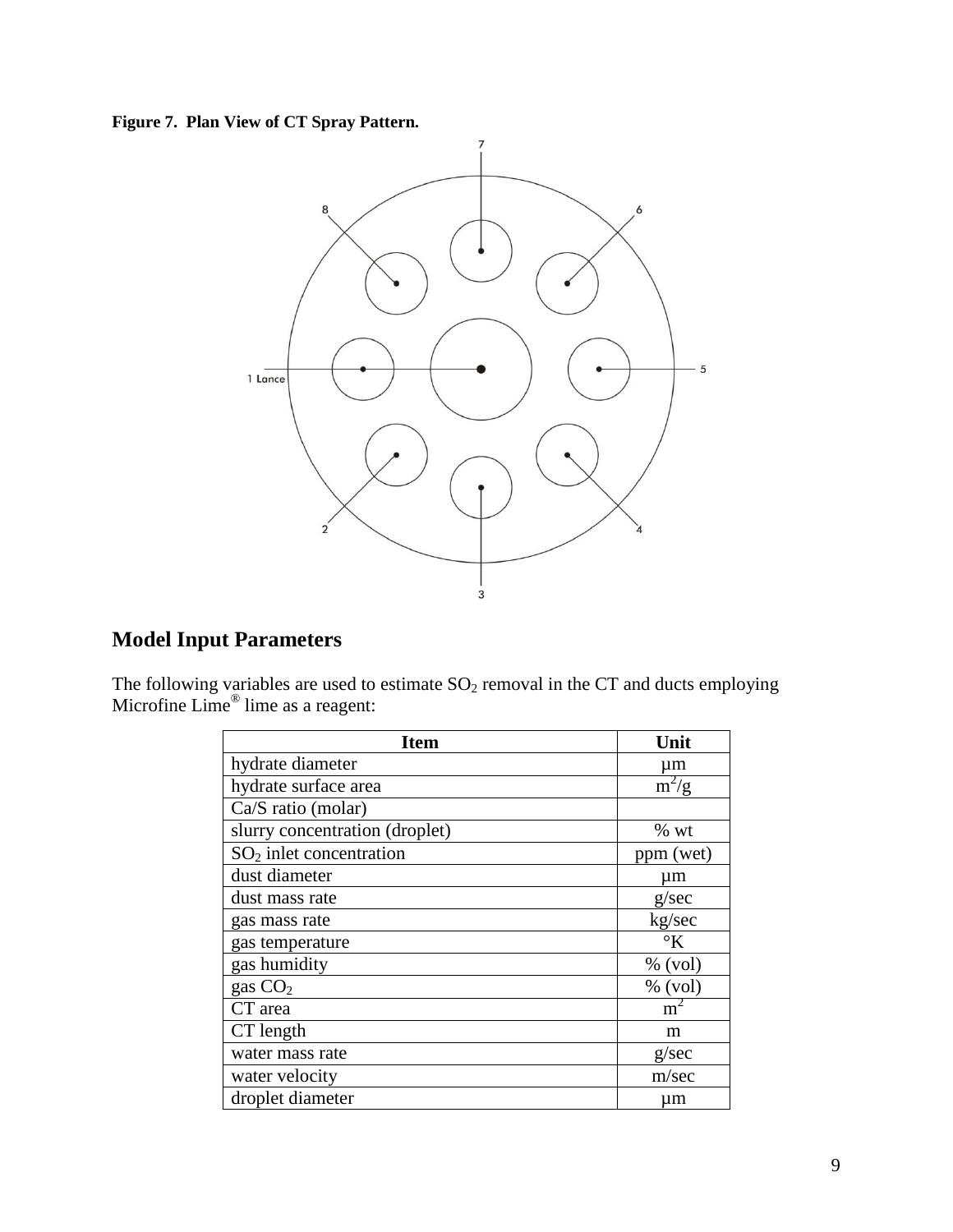#### **Model Output Parameters**

| <b>Item</b>              | Unit              |
|--------------------------|-------------------|
| distance for evaporation | m                 |
| time for evaporation     | sec               |
| calcium utilization      | %                 |
| $SO2$ capture            | %                 |
| gas temperature          | $\mathcal{O}_{K}$ |
| gas humidity             | $%$ (vol)         |
| solid diameter           | um                |
| gas velocity             | m/sec             |

#### **Model Results**

The removal of  $SO_2$  in the CT is a function of the coverage of the tower cross-section and contact time with the gases before the droplet fully evaporates. In the experimental data, the three conditions represent increasing coverage areas in the tower. The gases were cooled to the same temperature by controlling the total water injected. A total of nine nozzles were in operation at all times (Table 2).

Due to the CT design, complete cross-section coverage with nine nozzles was not optimum and a total of 18 would be needed to give 75% coverage. Without tower re-design, a coverage of >80% would result in water/slurry impingement on walls and is not recommended. This limits the removal efficiency to 60% (Table 3).

| Flue gas inlet condition   | $125,200 \,\mathrm{Nm}^3/\mathrm{hr}$<br>360 °C<br>5.5 % $H_2O$<br>$83.8$ kg/hr |
|----------------------------|---------------------------------------------------------------------------------|
| Flue gas outlet conditions | $161,776$ Nm <sup>3</sup> /hr<br>$160^{\circ}$ C<br>$22.0\%$ H <sub>2</sub> O   |
| Diameter                   | 7.0 meters                                                                      |
| Length                     | 21 meters                                                                       |
| Water spray rate           | 2701/min                                                                        |
| Lime injection             | $248.8 \text{ kg/hr}$ (3)<br>$255.6$ kg/hr $(6)$<br>$254.6$ kg/hr $(9)$         |

|  |  |  | <b>Table 2. CT Operating Conditions.</b> |  |
|--|--|--|------------------------------------------|--|
|--|--|--|------------------------------------------|--|